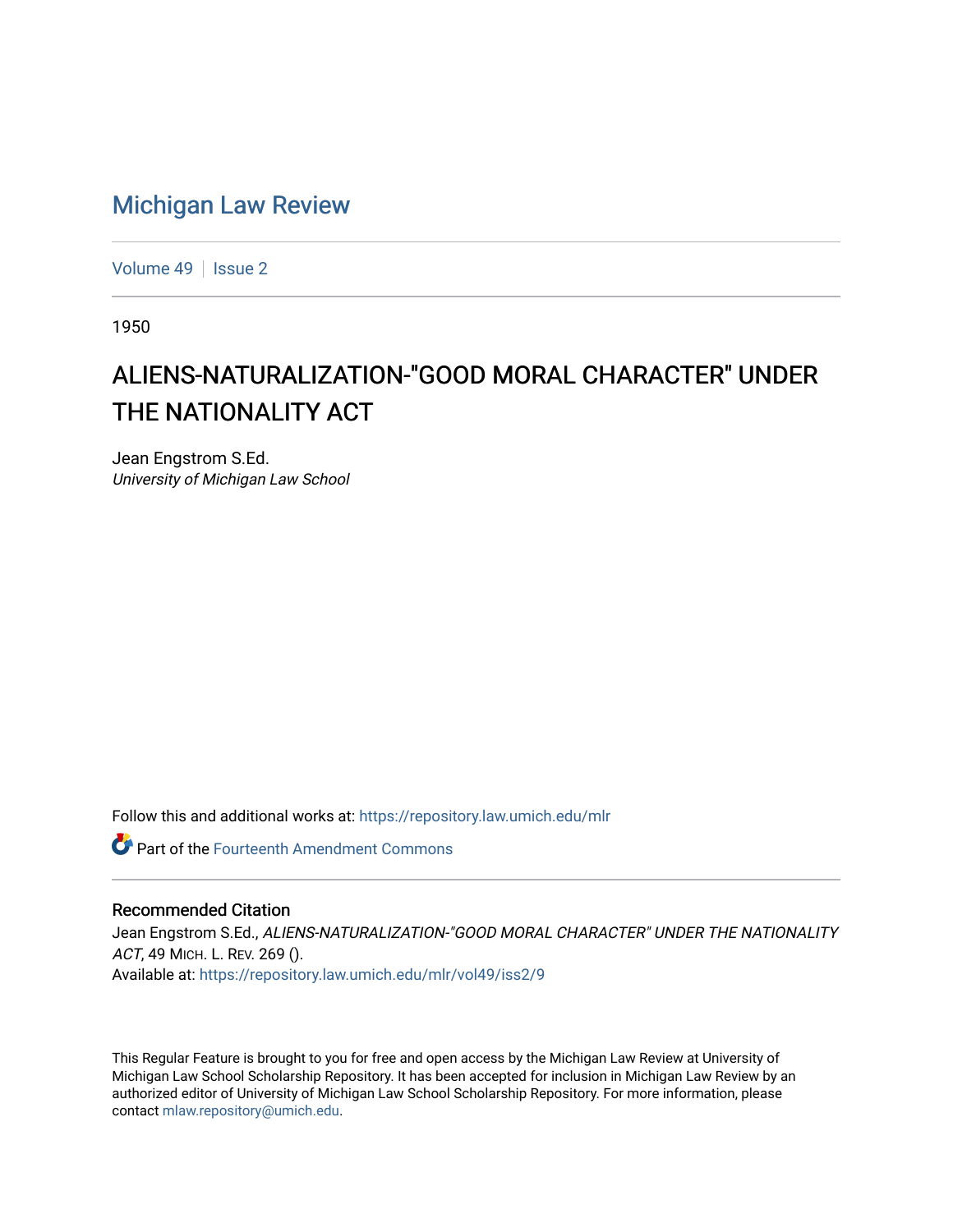## RECENT DECISIONS

ALIENS-NATURALIZATION-"GOOD MORAL CHARACTER" UNDER THE NA-TIONALITY Acrr-Petitioner owned and operated a saloon but, because operators' licenses are not issued to aliens in Louisiana, he had obtained his license in his son's name since 1943. From 1923 to 1942 he was convicted of five liquor law violations: two acts were punished by both state and federal authorities in 1923 and 1924; the fifth conviction was for violation of the Sunday laws in 1942. He had been arrested at other times for liquor violations and for operating slot machines, but the record showed no disposition of these cases. He had lived in Louisiana for forty-six years, and his family life and community reputation were exemplary. *Held*, petition for naturalization granted. Petitioner met the requirement of "good moral character" under the Nationality Act of 1940.1 *Petition of Gani,* (D.C. La. 1949) 86 F. Supp. 683.

Under the Nationality Act "no person . . . shall be naturalized unless . . . during [ the required five year residence period he] has been and still is a person of good moral character. . . . "<sup>2</sup> Various attempts to find some objective standard by which *to* measure this fundamentally subjective quality have produced confusion and contradiction in the cases involving the issue of good moral character.<sup>3</sup> Courts are agreed that morality can feasibly be measured only by behavior,<sup>4</sup>

154 Stat. L. 1137 (1940), 8 U.S.C.A. (1940) §707.

<sup>2</sup>Ibid. The requirement has been substantially the same since 1802: Ohlson, "Moral Character and the Naturalization Act," 13 BosT. UNIV. L. REv. 636 (1933). Like the principal case, most opinions hold that the act fixes only a minimum period so that the courts are free to consider petitioner's entire record. A first premise in all of these cases is that an alien has no right to citizenship, and all doubts must therefore be resolved for the government.

3 See Persichette, "Good Moral Character as a Requirement for Naturalization," 22 TEMPLE L.Q. 182 (1948); 48 CoL. L. REv. 622 (1948); Plischke, "'Good Moral Character' in the Naturalization Laws of the United States," 23 MARQ. L. REv. 117 (1939). For a comprehensive treatment and digest of early cases in this field, see Ohlson, "Moral Character and the Naturalization Act," 13 BosT. UNIV. L. REv. 636 (1933).

4 Persichette, "Good Moral Character as Requirement for Naturalization," 22 TEMPLE L.Q. 182 at 184 (1948).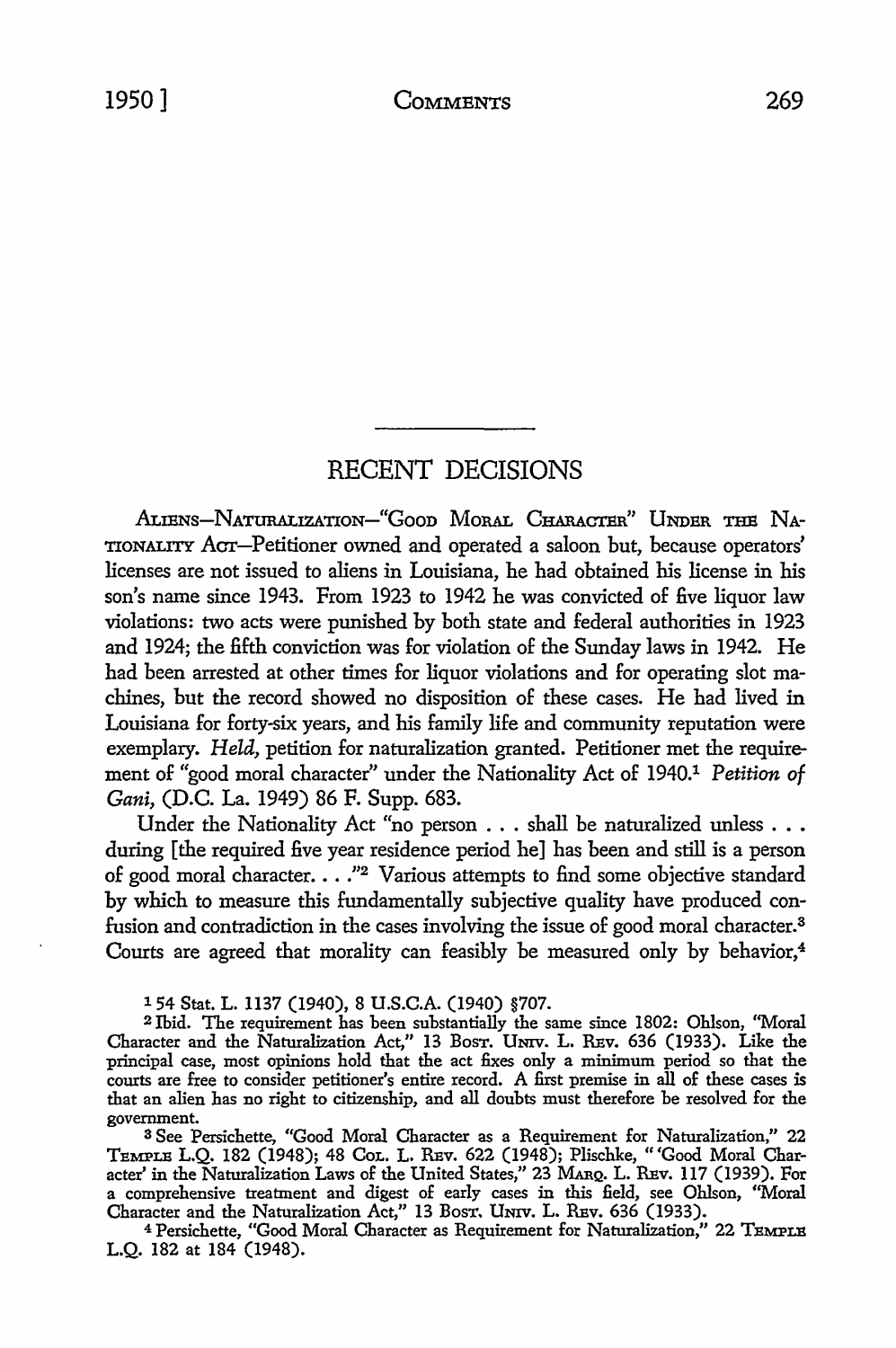but until recent years an appraisal of behavior meant little more than a defining of morality in terms of familiar legal concepts. One major group of cases thus found moral standards to be practically synonymous with the criminal code.<sup>5</sup> although the obvious difficulty in this analysis led to many exceptions and modifications, distinctions between classes of crimes<sup>6</sup> and states of mind.<sup>7</sup> Other cases evaluated morality in terms of an "average citizen" test, finding morality to be what would be done by the average citizen of the community, just as common law legality is measured for some purposes by the actions of the reasonably prudent man as determined by a jury. Since no jury is required in naturalization cases, this test left the judge free to determine moral character by his own opinions and experience.8 In 1944 a new approach was advocated in *Petition of* R-.9 In defiance of precedent *R*— was admitted to citizenship although her marriage was legally void.10 The court, instead of using the dogmatic approach of the earlier cases, based its judgment on the prevailing attitudes and standards of society and on knowledge of the actual habits of men. Under this standard courts may consider evidence of morés and customs but are not free to substitute their own standards either legal or moral for objective evidence.11 Acceptance of this criterion coincided with a marked tendency to view the question of morality in a more liberal light. Thus, the moral standards of society have recently been found not to preclude petitions from persons who had (I) contracted an incestuous marriage in good faith;<sup>12</sup> (2) failed to support a minor child;<sup>13</sup> (3) entered into stable but meretricious relationships;<sup>14</sup>  $(4)$  admitted acts of fornication;15 (5) served a prison sentence for manslaughter (part of it during the five year period).16 In *Repouille v. United States11* euthanasia committed within the five year period was found on appeal to be contrary to the "generally accepted

<sup>5</sup>I.e., petitions were denied in: United States v. Hrasky, 240 lli. 560, 88 N.E. 1031 (1909) (violation of the Sunday laws); Estrin v. United States, (2d Cir. 1935) 80 F. (2d) 105 (single act of adultery); Petition of Gabin, (D.C. Cal. 1945) 60 F. Supp. 750 (peddling narcotics twenty-five years before date of petition).

 $6$  In re Paoli, (D.C. Cal. 1943) 49 F. Supp. 128; Petition of Schlau, (D.C. N.Y. 1941) 41 F. Supp. 161.

<sup>7</sup>United States v. Rubia, (5th Cir. 1940) 110 F. (2d) 92; In re Camaras, (D.C. R.I. 1913) 202 F. 1019.

<sup>8</sup>The leading case is In re Hopp, (D.C. Wis. 1910) 179 F. 561; Application of Polivka, (D.C. Pa. 1939) 30 F. Supp. 67.

<sup>9</sup>(D.C. Mass. 1944) 56 F. Supp. 969, noted in 33 h.r.. B.J. 241 (1945).

10 See Estrin v. United States, supra note 5.,

<sup>11</sup>"By using •.• a phrase so popular as 'good moral character' Congress seems to have invited the judges to concern themselves not only with the technicalities of the criminal law, but also with the norms of society.  $\ldots$  " Petition of R-, supra note 9 at 971.

12 United States v. Francioso, (2d Cir. 1947) 164 F. (2d) 163, noted in 96 UNIV. PA. L. REv. 584 (1948).

13 Petition of De Leo, (D.C. Pa. 1948) 75 F. Supp. 896. But see United States v. Konevitch, (D.C. Pa. 1946) 67 F. Supp. 250, following the traditional approach.

14 Petitions of Rudder et al., (2d Cir. 1947) 159 F. (2d) 695.

15 Schmidt v. United States, (2d Cir. 1949) 177 F. (2d) 450.

16 Daddona v. United States, (2d Cir. 1948) 170 F. (2d) 964, noted in 23 TEMPLB L.Q. 90 (1949). See In re McNeil, (D.C. Cal. 1936) 14 F. Supp. 394.

17 (2d Cir. 1947) 165 F. (2d) 152 at 153, noted in 1949 Wxs. L. REv. 382; 15 BROOKLYN L. REV. 154 (1948). See 48 Col. L. REV. 622 (1948).